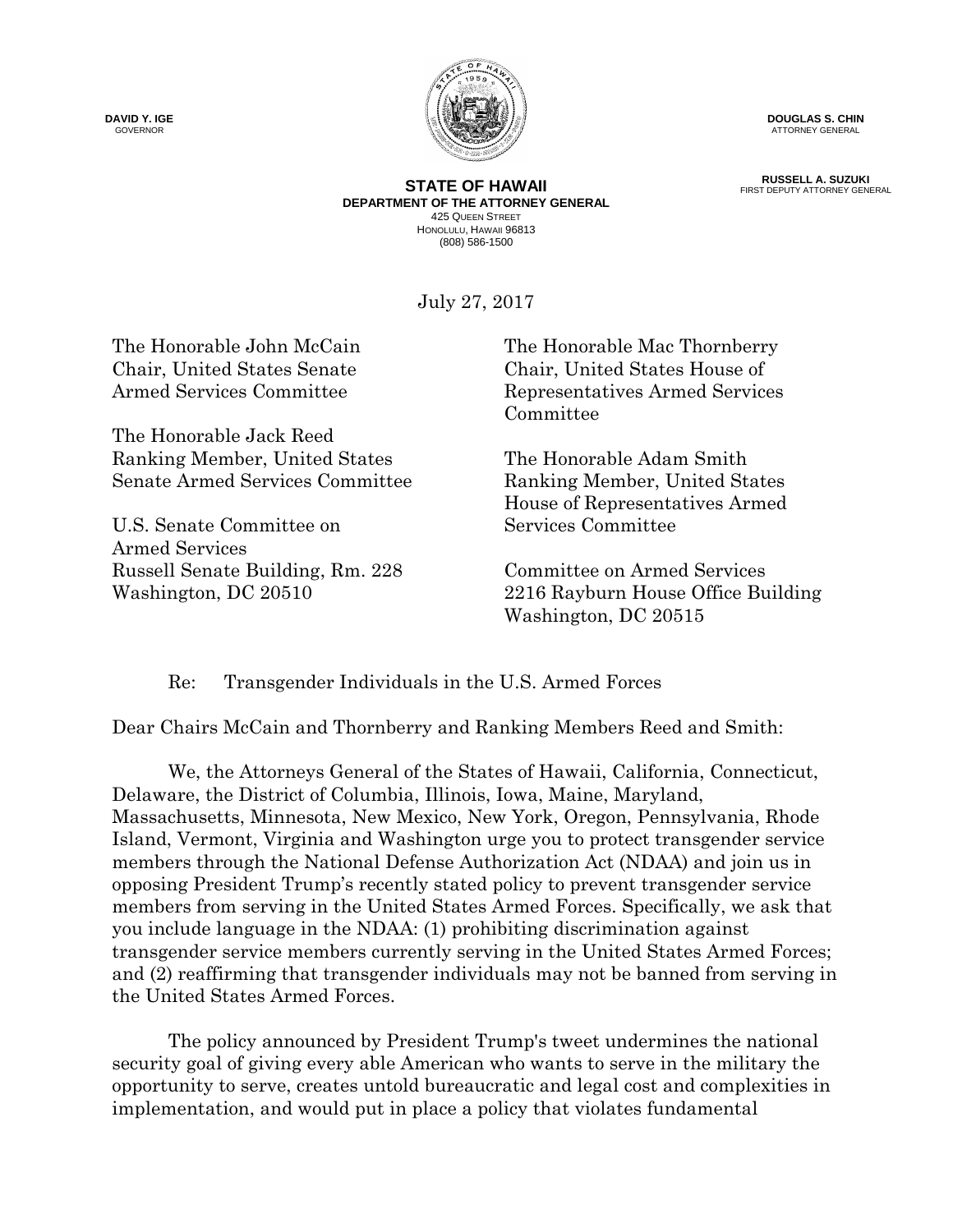The Honorable John McCain The Honorable Jack Reed The Honorable Mac Thornberry The Honorable Adam Smith July 27, 2017 Page 2 of 6

constitutional and American values.

Our request follows President Trump's statement on July 26, 2017:

After consultation with my Generals and military experts, please be advised that the United States government will not accept or allow Transgender individuals to serve in any capacity in the U.S. Military. Our military must be focused on decisive and overwhelming victory and cannot be burdened with the tremendous medical costs and disruption that transgender in the military would entail. Thank you.

President Trump's statement was followed today by a statement from General Joe Dunford, Chairman of the Joint Chiefs of Staff:

> "I know there are questions about yesterday's announcement on the transgender policy by the President. There will be no modifications to the current policy until the President's direction has been received by the Secretary of Defense and the Secretary has issued implementation guidance."

While these potentially competing statements cause confusion, what is clear is that the President's stated new ban reopens a closed issue, is contrary to advice provided by our military leadership, and is based on factual misstatements and discredited claims.

The new policy is also blatant discrimination. It has no place in our Armed Services. It is an insult to the courageous transgender service members who hold vital roles in our military and continue to make tremendous sacrifices for our country. Transgender individuals are valued members of our communities. The new ban harms our States' transgender residents and marginalizes an entire group of people based solely on gender identity. In addition to its constitutional infirmities, it is inconsistent with the laws and policies of many States, and with fundamental notions of fairness and equality.

Transgender individuals have honorably served in the armed forces for decades. It is estimated that nearly 150,000 transgender individuals have served in the U.S. Armed Forces. These numbers include those on active duty or in the Guard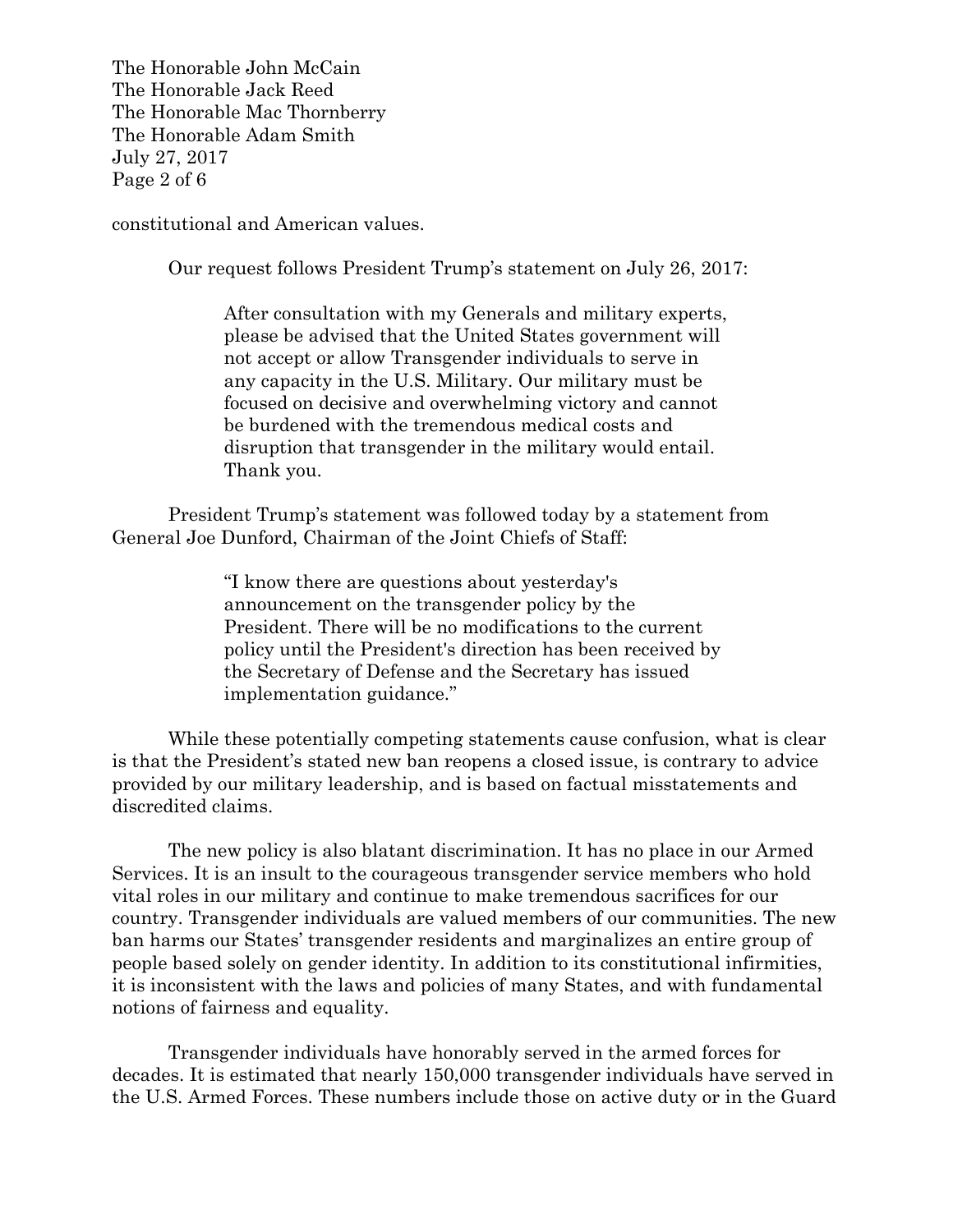The Honorable John McCain The Honorable Jack Reed The Honorable Mac Thornberry The Honorable Adam Smith July 27, 2017 Page 3 of 6

or Reserve forces, and veterans and retired members of the Guard and Reserves. The open service rule put into effect for transgender service members has been comprehensively and smoothly implemented, and is consistent with the fundamental respect owed to all service members.

This is a view shared by many in Congress. We note Senator McCain's recent statement that "[t]he Department of Defense has already decided to allow currentlyserving transgender individuals to stay in the military, and many are serving honorably today. Any American who meets current medical and readiness standards should be allowed to continue serving. There is no reason to force service members who are able to fight, train, and deploy to leave the military—regardless of their gender identity. We should all be guided by the principle that any American who wants to serve our country and is able to meet the standards should have the opportunity to do so—and should be treated as the patriots they are."

Other prominent members of Congress in both parties have similarly expressed the sentiment that qualified Americans, regardless of sexual orientation or identity, should continue to be welcomed in the armed services and honored for their service and sacrifice.

The policy change abruptly announced this week is contrary to the best advice of our distinguished military leadership. When Members of Congress recently attempted to prevent transgender service members from accessing necessary medical care, Secretary of Defense James Mattis himself advocated maintaining the current policy. This is the same position Secretary Mattis took during his confirmation hearings. The July 26 statement's inconsistency with the expressed judgment of many of our military leaders undermines the purported justifications for the policy reversal and calls into question whether the Secretary of Defense, the Chairman of the Joint Chiefs, and the service Chiefs were advised or adequately consulted regarding the policy change.

The July 26 statement relies on arguments that the Pentagon's leadership, and many others, have rejected. For example, based on the best independent estimates available from the RAND Corporation and the New England Journal of Medicine, the cost of medical care for transgender troops is negligible. Moreover, a Defense Department study concluded that transgender service members do not harm unit cohesion and that allowing transgender troops to fulfill their duty has no effect on military readiness or military budgets. Transgender service members fill a number of critical military roles. Retaining these talented service members strengthens—not weakens—our military readiness.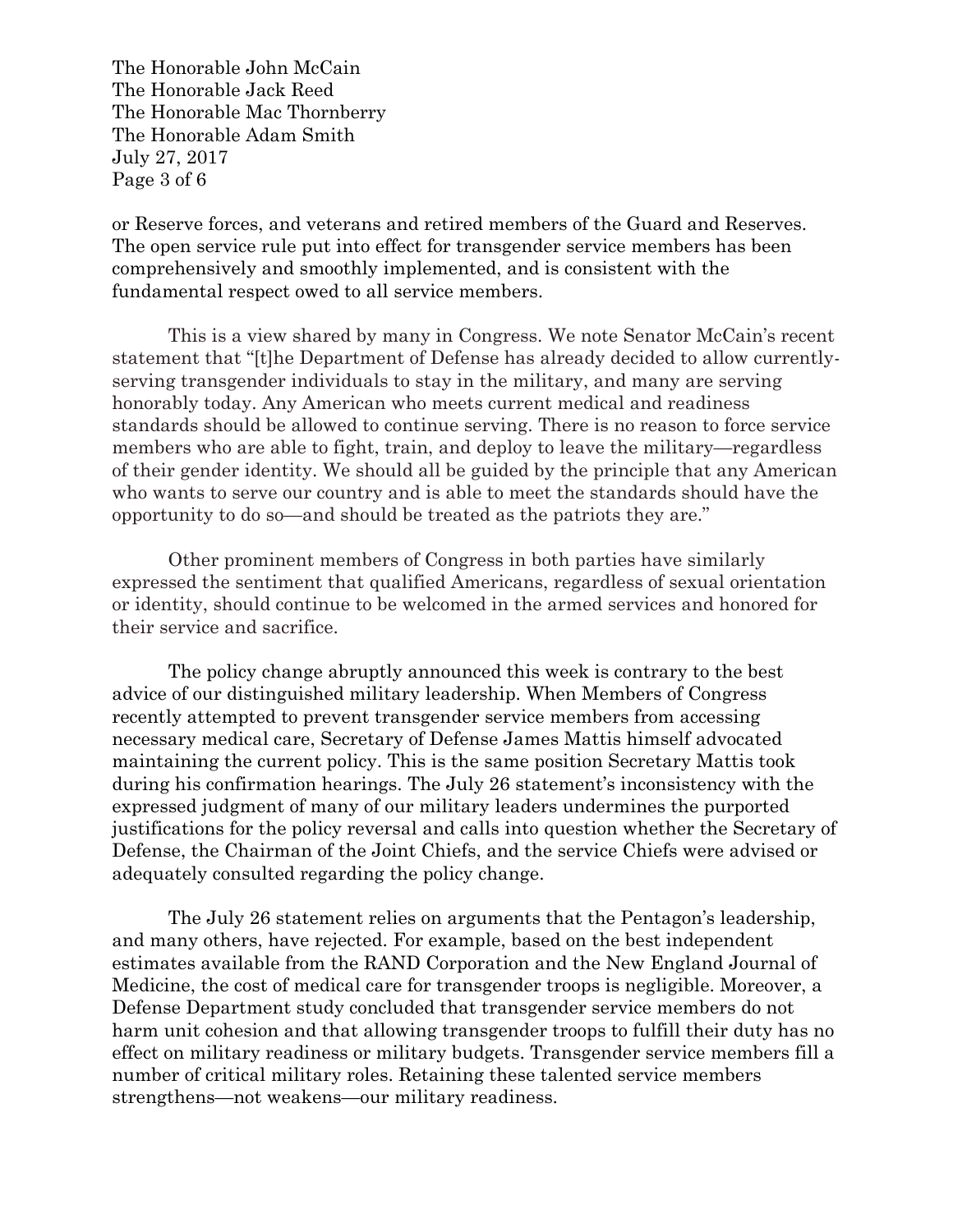The Honorable John McCain The Honorable Jack Reed The Honorable Mac Thornberry The Honorable Adam Smith July 27, 2017 Page 4 of 6

Finally, and perhaps most importantly, this policy change is contrary to the principles our Armed Forces embody, including expanding opportunity and equality. Race, gender, religion, sexual orientation, and gender expression—over time, each has evolved in our military's vision of who may serve in uniform. In fact, July 26, 2017 marked the 69th anniversary of President Truman's executive order desegregating the military. That is the tradition we should uphold. Any policy mandating discrimination or preventing the open service of transgender service members erodes that tradition and betrays the core military values of fairness, dignity, and equal treatment.

The members of our Armed Forces put their lives on the line to protect freedom for all Americans. Thousands of transgender Americans serve in uniform today. This policy tells them, "you are not welcome here." The decision to oust honorable, well-trained, and patriotic service members based on nothing more than their gender identity is undiluted discrimination and therefore indefensible. We urge that this newly announced policy be immediately reversed.

Very truly yours,

Douglas S. Chin Xavier Becerra Attorney General Attorney General Hawaii California

George Jepsen Matt Denn Attorney General Attorney General Connecticut Delaware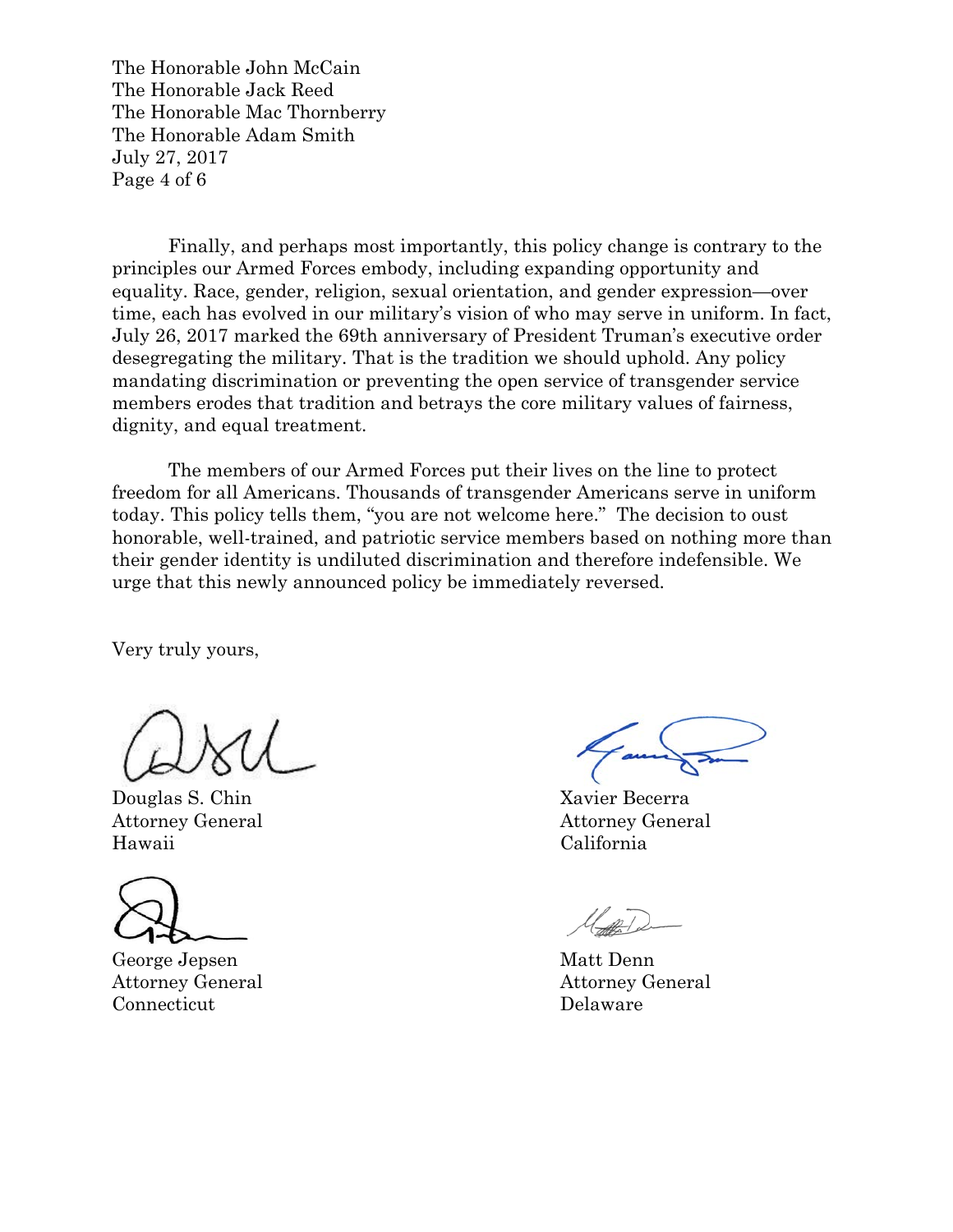The Honorable John McCain The Honorable Jack Reed The Honorable Mac Thornberry The Honorable Adam Smith July 27, 2017 Page 5 of 6

Karl A. Racine Lisa Madigan Attorney General Attorney General District of Columbia Illinois

Ton Miller

Tom Miller Janet Mills Attorney General Attorney General Iowa Maine

 $\mathcal{E}$ tas Bria

Brian E. Frosh Maura Healey Maryland Massachusetts

Minnesota New Mexico

Ein T. Shan

Eric T. Schneiderman Ellen F. Rosenblum Attorney General Attorney General New York Cregon

West Madigan

Thully avo

He

Attorney General Attorney General

flet BC

Lori Swanson Hector H. Balderas Attorney General Attorney General

Chen &. Kormbler